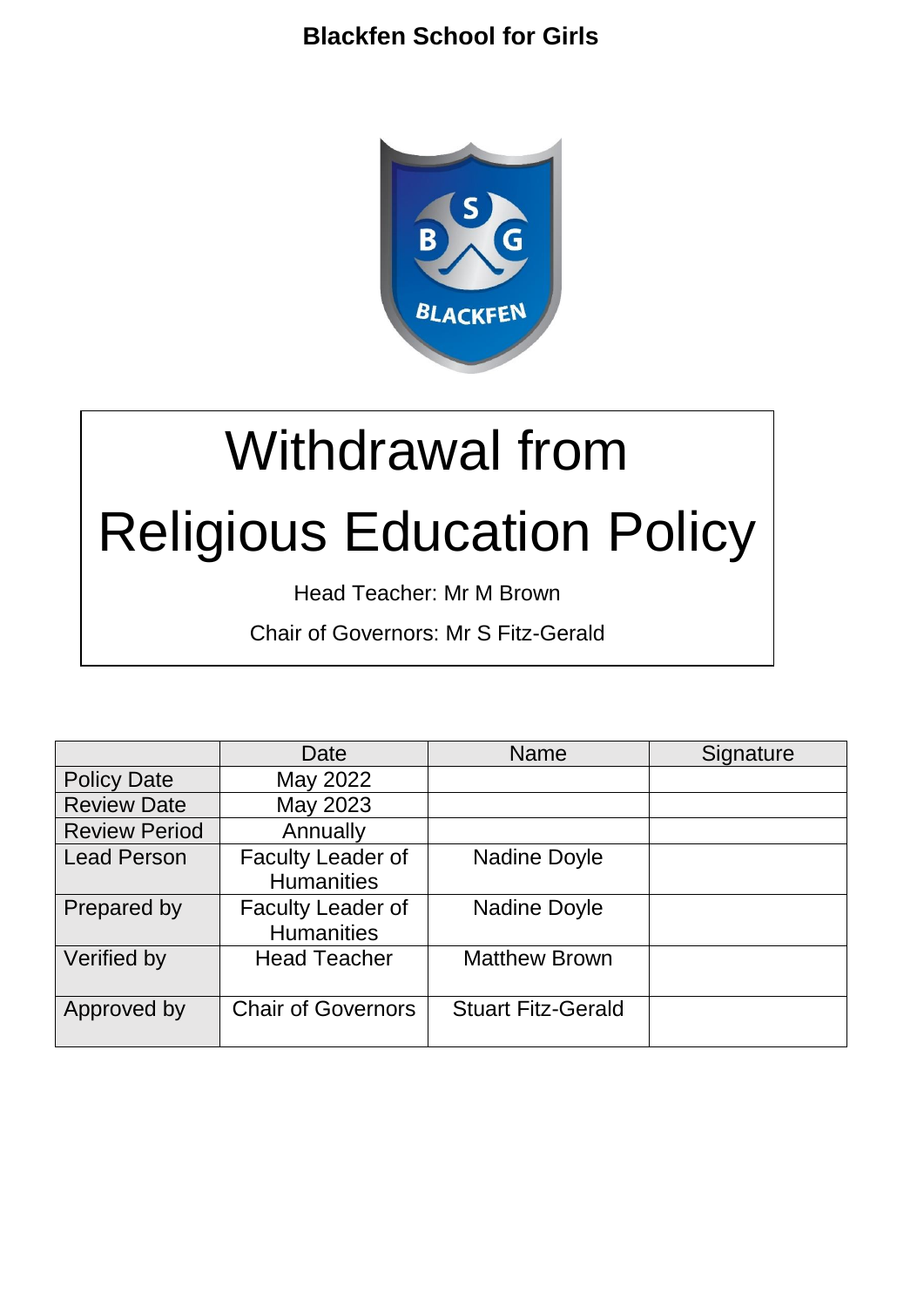#### **Introduction**

"All pupils are entitled to receive RE as part of a broad and balanced curriculum at school which promotes their spiritual, moral, social and cultural development" - Religious education in English schools: Non-statutory guidance 2010, but the law gives parents<sup>1</sup> the right to withdraw their child(ren) from collective acts of worship and/or Religious education lessons, in accordance with the 1988 Education Reform Act. At Blackfen School for Girls we respect that right.

In the UK, the law does not prescribe how religious education should be taught or organised in schools, only that schools should bear in mind that the way RE is taught should reflect the agreed syllabus of the Local Education Authority and the ethos of the school, as well as ensuring that students make good progress, learning about and from the world around them and that Teaching Standards are adhered to. At Blackfen School for Girls, we believe the RE curriculum fulfils this criteria.

#### **Objectives**

1. To ensure that parents are aware they have the right to withdraw students from Religious Education classes and/or 'religious' assembly.

2. To ensure that when parents make a decision to withdraw students from either Religious Education classes and/or 'religious' assembly, they do so on the basis of an informed decision. 3. To ensure students receive a well-rounded education enabling them to progress and achieve their potential.

#### **Parental right to withdraw children from RE**

Parents have the right to choose whether to withdraw their child from RE without influence from the school, although a school should ensure parents or carers are informed of this right and are aware of the educational objectives and content of the RE syllabus. If pupils are withdrawn from RE, schools have a duty to supervise them, though not to provide additional teaching or to incur extra cost; suitable work relating to the child's religious education should be provided by the parents. Pupils will usually remain on school premise<sup>2</sup>, unless the child is lawfully receiving religious education elsewhere.

#### **Withdrawal Procedure**

If a parent chooses to withdraw their child from RE, they need to:

- Inform the school of their request for their child(ren) to be withdrawn from RE and/or 'religious assembly' and whether they intend partial or total withdrawal for their child(ren) This should be either in person or in writing to the Head Teacher; verbal communication (e.g. on the telephone, through the student or a note in the journal) is not an adequate method.
- Parents will be invited to meet with the Subject Leader for RE and the Raising Attainment Co-Ordinator for the relevant Key Stage, and if necessary, a Deputy Head Teacher, to establish with the school their concerns<sup>3</sup> about RE and to discuss the practical implication of withdrawal.

At the meeting, the Agreed Syllabus and Schemes of Work will be made available for the parents to read and ask questions about, should they choose to. It is not envisaged that establishing the reason for withdrawal and practicalities of withdrawal from RE be either lengthy or a means to change parents' minds, but a meeting with the relevant staff is necessary to ensure parents have all relevant and adequate information to make an informed choice.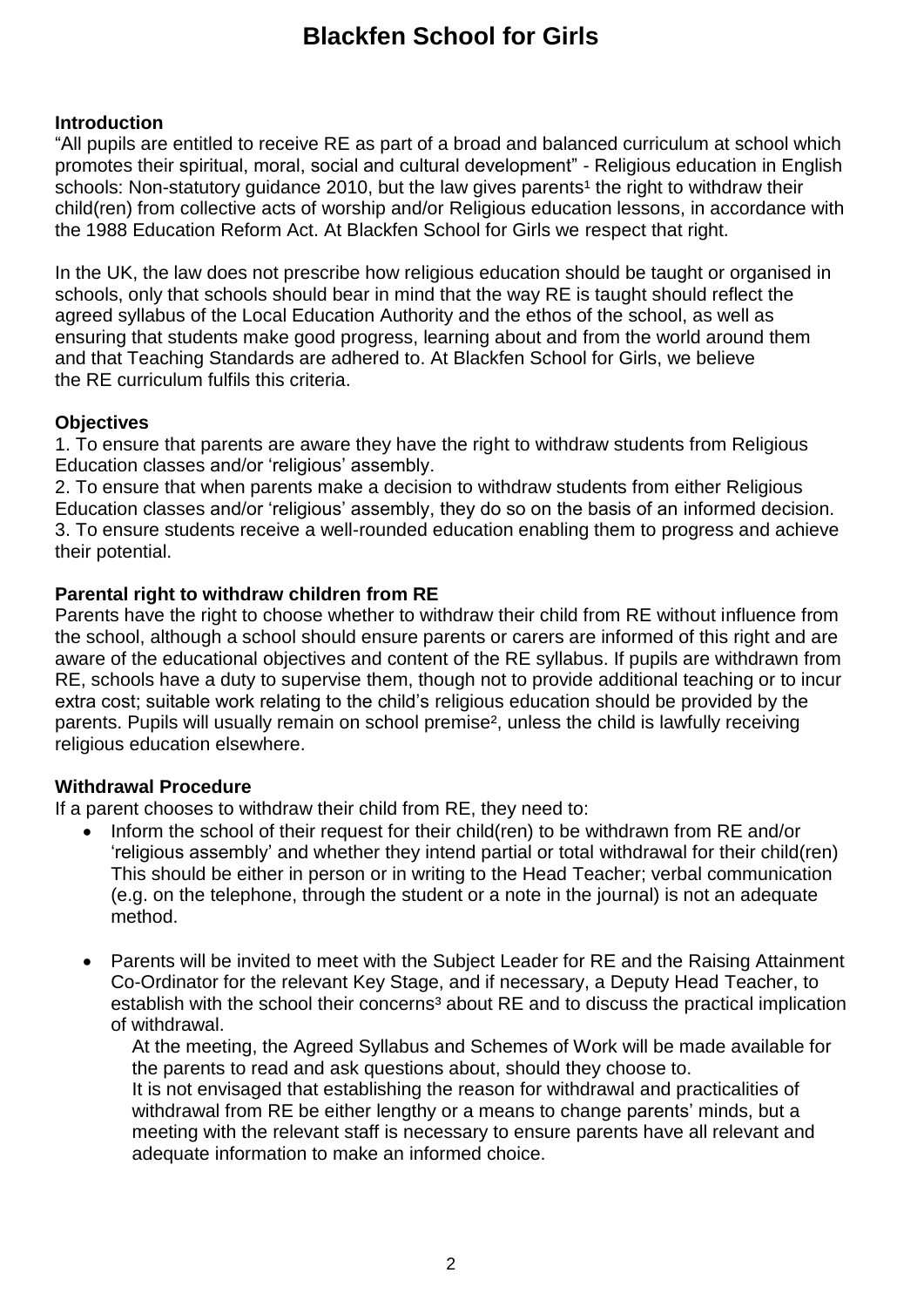• Parents of withdrawn children will be asked to provide suitable alternative work of a religious nature for their child(ren) to be completed at the time of the RE lesson. It will not be the responsibility of the teacher either to set or mark alternative work. Students who have been withdrawn will be allocated to different classes on an independent basis in order to ensure suitable supervision. These arrangements may need to change from week to week.

<sup>1</sup> In this document 'parent' and 'parental responsibility' relates to a child's biological or legal parents, carers and/or legal guardians and the legal responsibilities they have for that child.

² Pages 27- 28 Religious education in English schools: Non-statutory guidance 2010.

³ Parents do not have to disclose their reason(s) for withdrawing their child from RE, but it is helpful for the school & subject leader to understand the reasons for the withdrawal so they may seek to improve religious education provision at the school.

- If a student is withdrawn from assembly, the Community Tutor and Student Support Officer for their community will also be informed to ensure adequate supervision during the assembly.
- In addition to the above, parents also have the right opt out of any visits to places of worship. Prior notification will be necessary to ensure adequate supervision is organised for the student.

Whilst Blackfen School for Girls respects the rights of the parent to withdraw their child(ren) from RE, these rights do not apply to a parent's request to withdraw their child from a non-RE subject that may teach about religion or religious beliefs, e.g. History or English.

#### **Conclusion**

By following these guidelines, the withdrawal of children from Religious Education will be clear, efficient and safe for the children.

#### **1988 Education Reform Act - Religious Education Principal provisions**

#### **The National Curriculum (Section 2)**

(1) The curriculum for every maintained school shall comprise a Curriculum, basic curriculum which includes -

(a) provision for religious education for all registered pupils at the school; and

(b) a curriculum for all registered pupils at the school of compulsory school age (to be known as "the National Curriculum") which meets the requirements of subsection (2) below.

(2) The curriculum referred to in subsection (1)(b) above shall comprise the core and other foundation subjects and specify in relation to each of them -

(a) the knowledge, skills and understanding which pupils of different abilities and maturities are expected to have by the end of each key stage (in this Chapter referred to as "attainment targets"):

(b) the matters, skills and processes which are required to be taught to pupils of different abilities and maturities during each key stage (in this Chapter referred to as "programmes of study"); and

(c) the arrangements for assessing pupils at or near the end of each key stage for the purpose of ascertaining what they have achieved in relation to the attainment targets for that stage (in this Chapter referred to as "assessment arrangements").

(3) Subsection (1) (a) above shall not apply in the case of a maintained special school.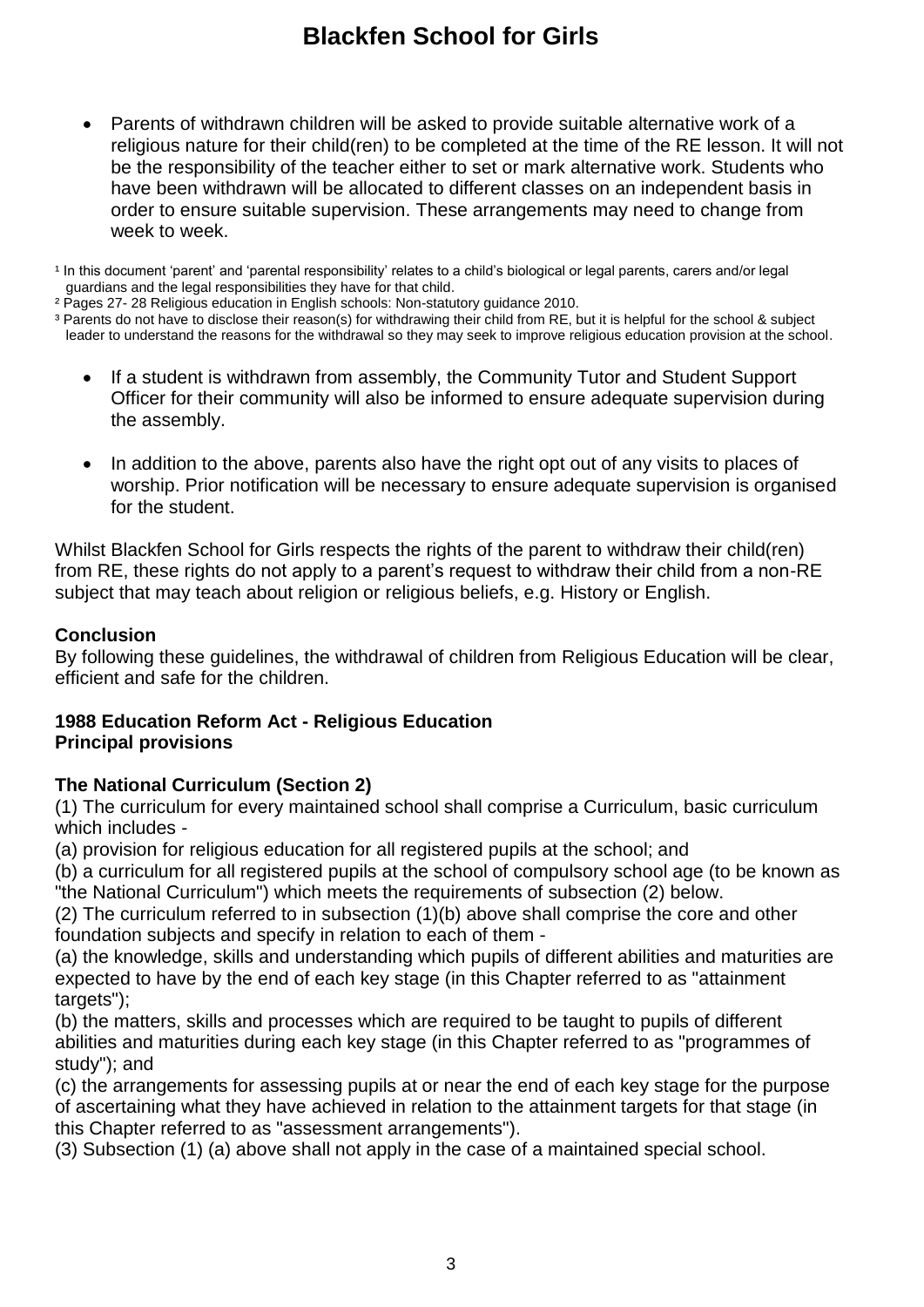### **Collective Worship (Section 6)**

(1) Subject to section 9 of this Act, all pupils in attendance at a maintained school shall on each school day take part in an act of collective worship.

(2) The arrangements for the collective worship in a school required by this section may, in respect of each school day, provide for a single act of worship for all pupils or for separate acts of worship for pupils in different age groups or in different school groups.

(3) The arrangements for the collective worship in a county or voluntary school required by this section shall be made –

(a) in the case of a county school, by the head teacher after consultation with the governing body; and

(b) in the case of a voluntary school, by the governing body after consultation with the head teacher.

(4) Subject to subsection (5) below, the collective worship in every PART I maintained school required by this section shall take place on the school premises.

(5) If the governing body of -

(a) an aided or special agreement school; or

(b) a grant-maintained school;

are of opinion that it is desirable that any act of collective worship in the school required by this section should, on a special occasion, take place elsewhere than on the school premises, they may make such arrangements for that purpose as they think appropriate.

(6) The powers of a governing body under subsection (5) above shall not be so exercised as to derogate from the rule that, in every such school as is there mentioned, the collective worship required by this section must normally take place on the school premises.

(7) For the purposes of this section - "maintained school" does not include a maintained special school; and "school group" means any group in which pupils are taught or take part in other school activities.

#### **School Provisions as to collective worship in county schools (Section 7)**

(1) Subject to the following provisions of this section, in the case of Special provisions a county school the collective worship required in the school by section 6 as to collective of this Act shall be wholly or mainly of a broadly Christian character worship in county schools.

(2) For the purposes of subsection (1) above, collective worship is of a broadly Christian character if it reflects the broad traditions of Christian belief without being distinctive of any particular Christian denomination.

(3) Every act of collective worship required by section 6 of this Act in the case of a county school need not comply with subsection (1) above provided that, taking any school term as a whole, most such acts which take place in the school do comply with that subsection.

(4) Subject to subsections (1) and (3) above -

(a) the extent to which (if at all) any acts of collective worship required by section 6 of this Act which do not comply with subsection (1) above take place in a county school;

(b) the extent to which any act of collective worship in a county school which complies with subsection (1) above reflects the broad traditions of Christian belief; and

(c) the ways in which those traditions are reflected in any such act of collective worship; shall be such as may be appropriate having regard to any relevant considerations relating to the pupils concerned which fall to be taken into account in accordance with subsection (5) below. (5) Those considerations are -

(a) any circumstances relating to the family backgrounds of the pupils concerned which are relevant for determining the character of the collective worship which is appropriate in their case; and

(b) their ages and aptitudes.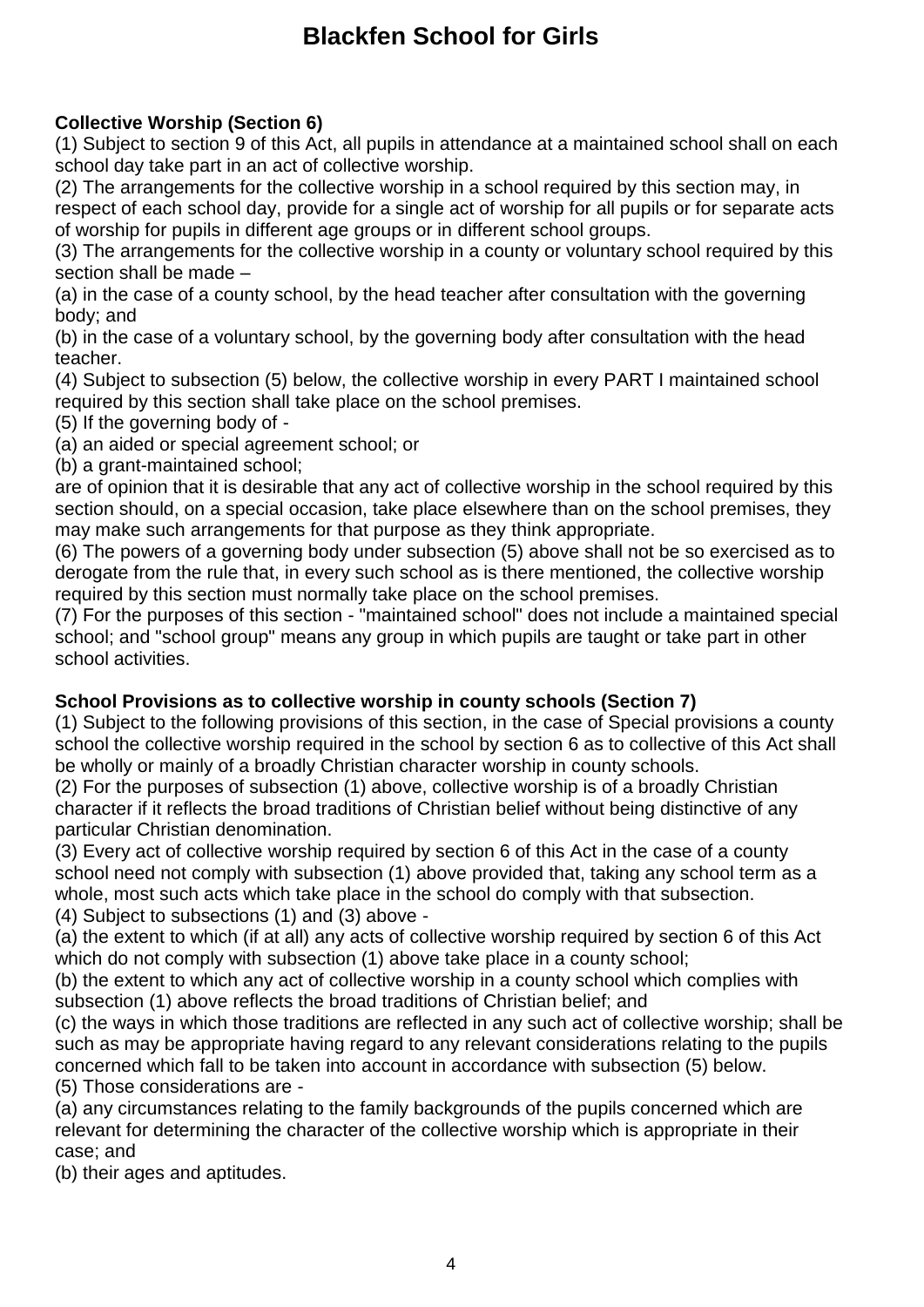(6) Where under section 12 of this Act a standing advisory council on religious education determine that it is not appropriate for subsection (1) above to apply in the case of any county school, or in the case of any class or description of pupils at such a school, then, so long as that determination has effect -

(a) that subsection shall not apply in relation to that school or (as the case may be) in relation to those pupils; and

(b) the collective worship required by section 6 of this Act in the case of that school or those pupils shall not be distinctive of any particular Christian or other religious denomination (but this shall not be taken as preventing that worship from being distinctive of any particular faith).

### **Religious Education required in the basic curriculum: further provisions (Section 8)**

(1) Section 2 (1) (a) of this Act is subject to section 9 of this Act.

(2) The religious education for which provision is required by section 2 (1) (a) to be included in the basic curriculum for any particular further provisions, maintained school shall be religious education of the kind required by such of the provisions of sections 26 to 28 of the 1944 Act or sections 84 to 86 of this Act as apply in the case of that school.

(3) Any agreed syllabus which after this section comes into force is adopted or deemed to be adopted under Schedule 5 to that Act (which, as amended by this Act, provides for the preparation, adoption and reconsideration of an agreed syllabus of religious education) shall reflect the fact that the religious traditions in Great Britain are in the main Christian whilst taking account of the teaching and practices of the other principal religions represented in Great Britain.

#### **Exceptions, special arrangements and supplementary and consequential provisions (Section 9)**

(1) It shall not be required, as a condition of any pupil attending arrangements and any maintained school that he shall attend or abstain from attending any supplementary Sunday school or any place of religious worship.

(2) For the purposes of subsections (3) to (10) below "maintained school" does not include a maintained special school.

(3) If the parent of any pupil in attendance at any maintained school requests that he may be wholly or partly excused -

(a) from attendance at religious worship in the school;

(b) from receiving religious education given in the school in accordance with the school's basic curriculum; or

(c) both from such attendance and from receiving such education; the pupil shall be so excused accordingly until the request is withdrawn.

(4) Where in accordance with subsection (3) above any pupil has been wholly or partly excused from attendance at religious worship or from receiving religious education in any school, and the responsible authority are satisfied -

(a) that the parent of the pupil desires him to receive religious education of a kind which is not provided in the school during the periods of time during which he is so excused;

(b) that the pupil cannot with reasonable convenience be sent to another maintained school where religious education of the kind desired by the parent is provided; and

(c) that arrangements have been made for him to receive religious education of that kind during school hours elsewhere; the pupil may be withdrawn from the school during such periods of time as are reasonably necessary for the purpose of enabling him to receive religious education in accordance with the arrangements.

(5) In this section "the responsible authority" means -

(a) in relation to a county or voluntary school, the local education authority; and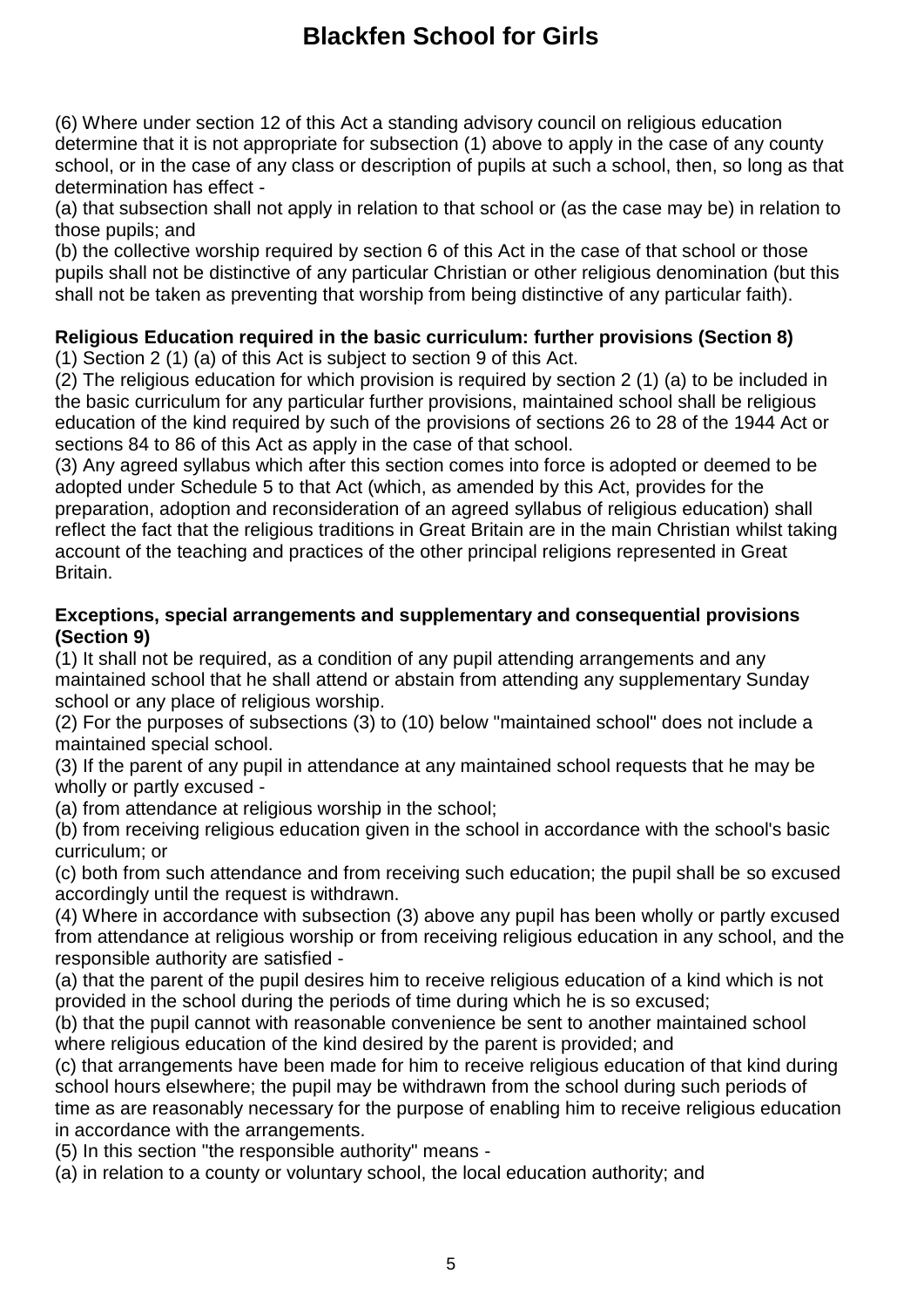(b) in relation to a grant-maintained school, the governing body.

(6) A pupil may not be withdrawn from school under subsection (4) above unless the responsible authority are satisfied that the arrangements there mentioned are such as will not interfere with the attendance of the pupil at school on any day except at the beginning or end of the school session or, if there is more than one, of any school session on that day.

(7) Where the parent of any pupil who is a boarder at a maintained school requests that the pupil be permitted -

(a) to attend worship in accordance with the tenets of a particular religious denomination on Sundays or other days exclusively set apart for religious observance by the religious body to which his parent belongs; or

(b) to receive religious education in accordance with such tenets outside school hours; the governing body of the school shall make arrangements for affording to the pupil reasonable opportunities for doing so.

(8) Arrangements made under subsection (7) above may provide for affording facilities for such worship or education on the school premises, but the arrangements shall not entail expenditure by the responsible authority.

(9) In this section -

(a) references to religious worship in a school include references to religious worship which under section 6 of this Act takes place otherwise than on the school premises; and

(b) references to religious education given in a school in accordance with the school's basic curriculum are references to such education given in accordance with the provision included in the school's basic curriculum by virtue of section 2(1)(a) of this Act.

(10) Schedule 1 to this Act shall have effect for making amendments of the enactments there mentioned consequential on the provisions of this Chapter relating to religious education. School Standards & Framework Act 1998 – Religious Education.